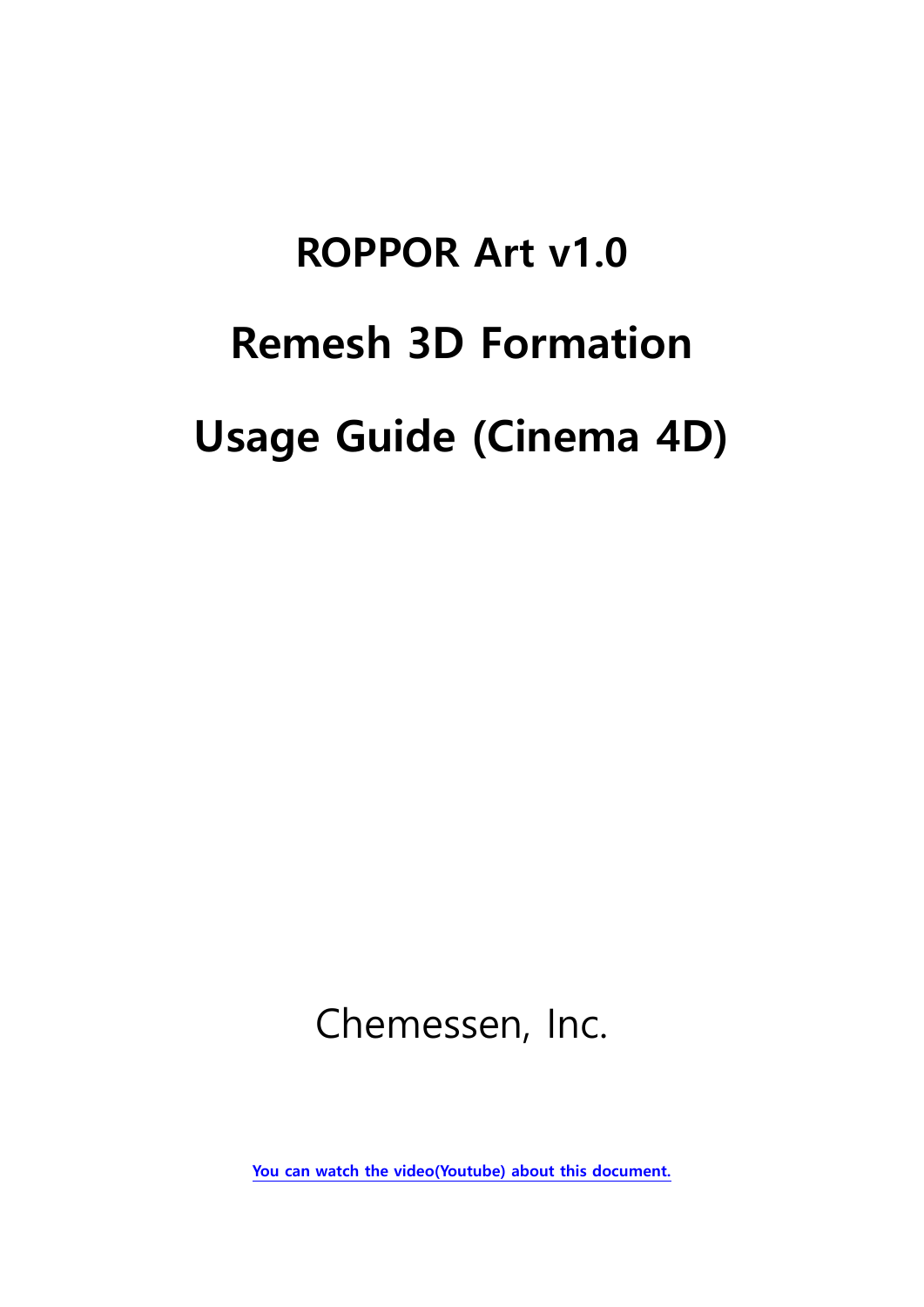

## <span id="page-1-0"></span>**Legal Disclaimer**

#### <span id="page-1-1"></span>**※ Legal Disclaimer Regarding Copyright**

ROPPOR Swarm Drone Software is registered with the Korea Copyright Commission and is protected by copyright law.

Please note that unauthorized copying, use, and distribution of this software, as well as unauthorized copying, use, and distribution of functions, function lists, function placement, user interfaces, and design within the software, are in violation of copyright law.

ROPPOR Swarm Drone Trial Software may only be used for functional verification purposes, and may not be used for commercial, educational, or business purposes.

If you have any copyright-related questions, please send your inquiries to staff@roppor.com and we will sincerely review and respond.

#### <span id="page-1-2"></span>**※ Legal Disclaimer Regarding Limitation of Liability**

ChemEssen Inc. is a software company. We are only responsible for the development and supply of swarm drone software and does not actually operate drone aircraft. The hardware related to parts and equipment, etc. and data such as mobile communication networks provided by us is only one example of testing the products of various manufacturers and the services of mobile carriers and confirming their integration with our software, and the durability of each hardware and mobile communication network.

It does not guarantee the stability, the function for a specific purpose, etc.

The user is solely responsible for the selection, interlocking, and operation results of all hardware and mobile communication networks outside the scope of the software.

Please select the hardware and mobile communication network that suits your purpose using the free trial version, which is provided unlimitedly regardless of the duration and number of drones, and be sure to verify its function, durability, stability, and malfunction. In addition, it is necessary to check and comply with the relevant laws and regulations of the country when drones are actually operated.

In addition to the software, the civil and criminal liability for all unforeseen circumstances and illegal operation including errors, malfunctions, accidents, human damages and property damages that may occur during interlock and operation of the drone body, parts, equipment, and mobile communication network selected by the user lies with the user, not with ChemEssen, Inc.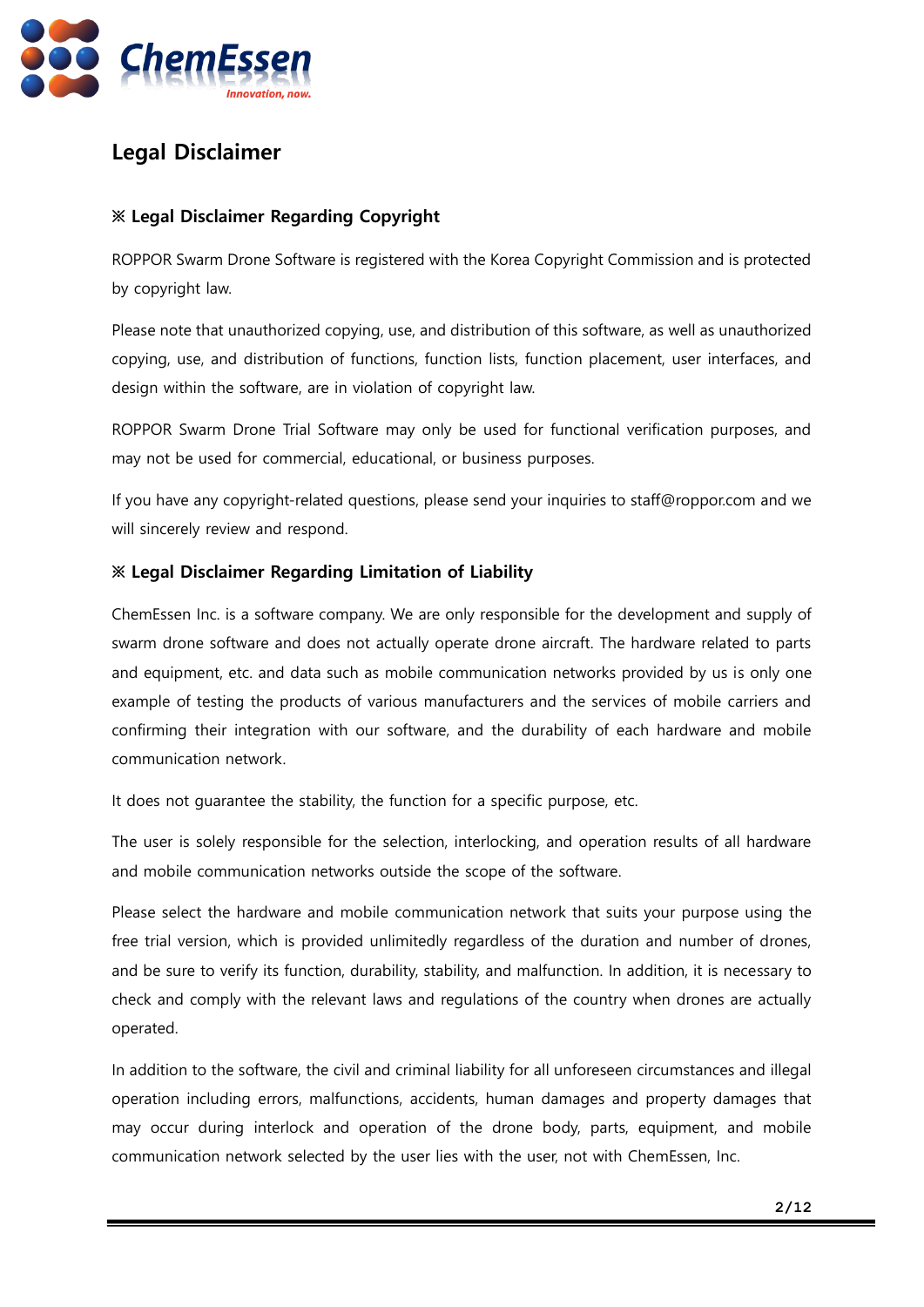

# **INDEX**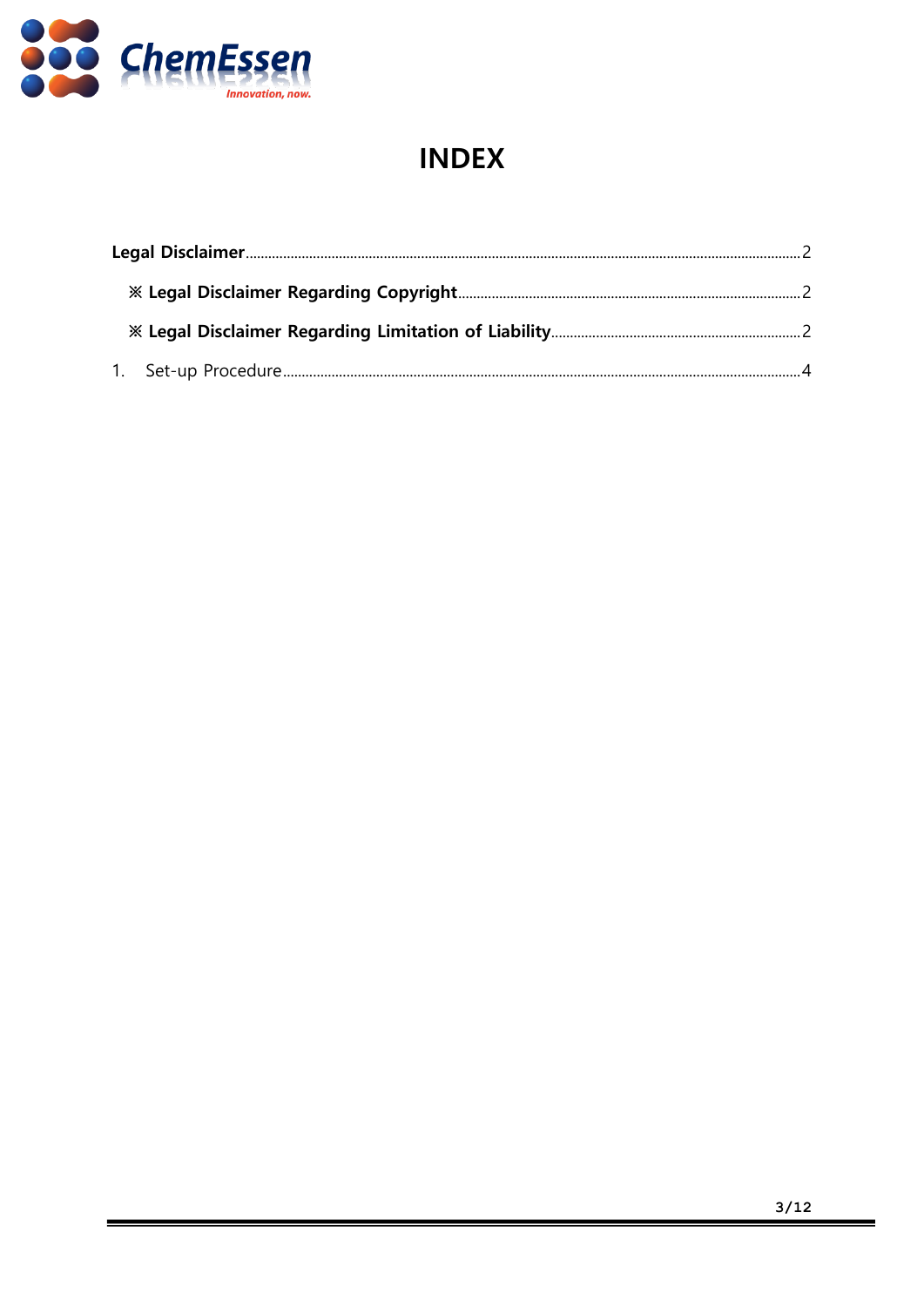

## <span id="page-3-0"></span>1. Set-up Procedure

It is a function equipped with C4D (Cinema 4D) R23 or higher that divides the surface of a 3D object into equal sizes and helps to facilitate the production of drone show formations.



Prepare a 3D object to apply the [Remesh] function.



Activate the [Display>Gouraud Shading (Lines)] menu and check the mesh.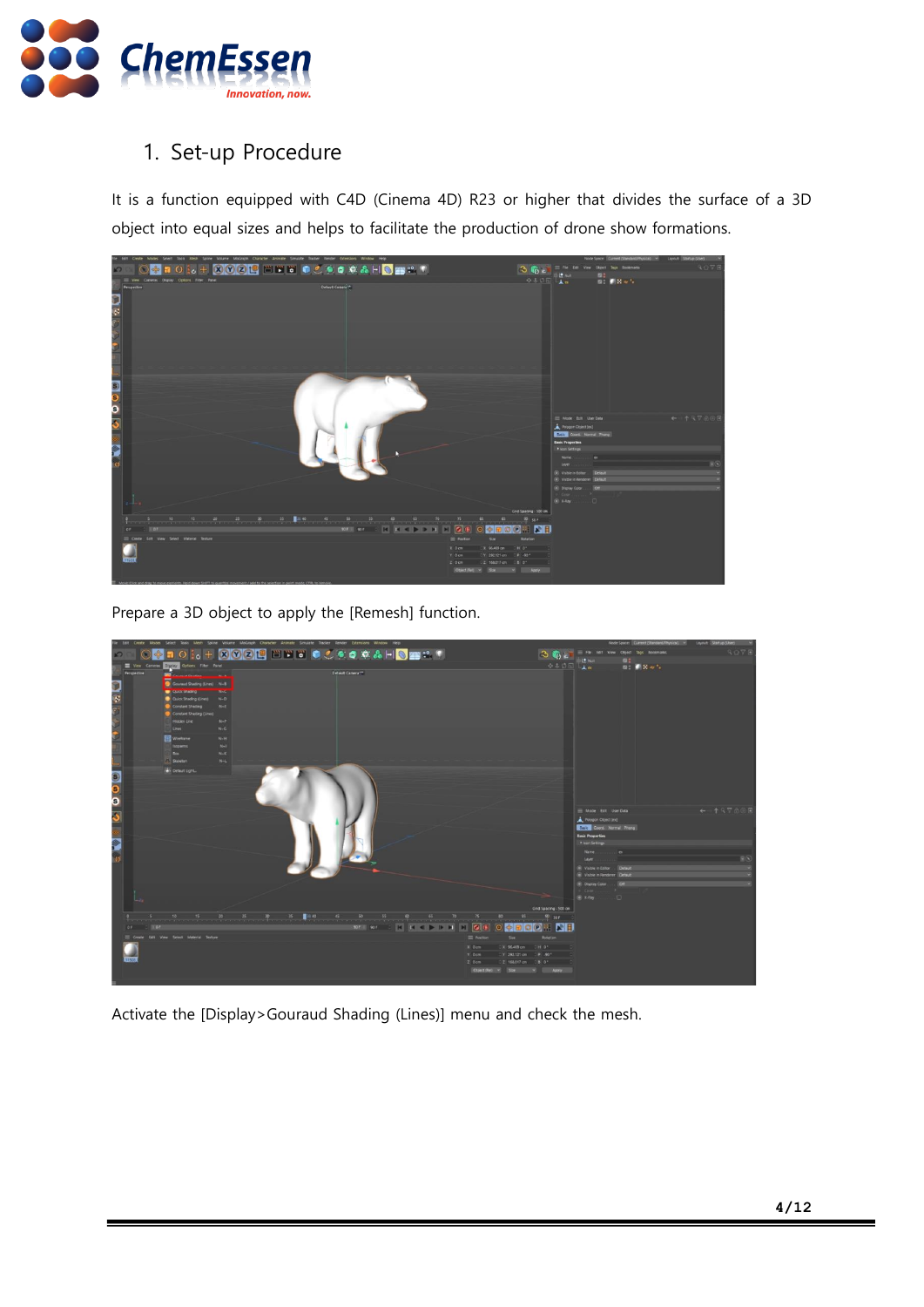





Register 3D object in [Volume Builder].



Decreasing the [Voxel Size] brings out vitalizing the details of the object.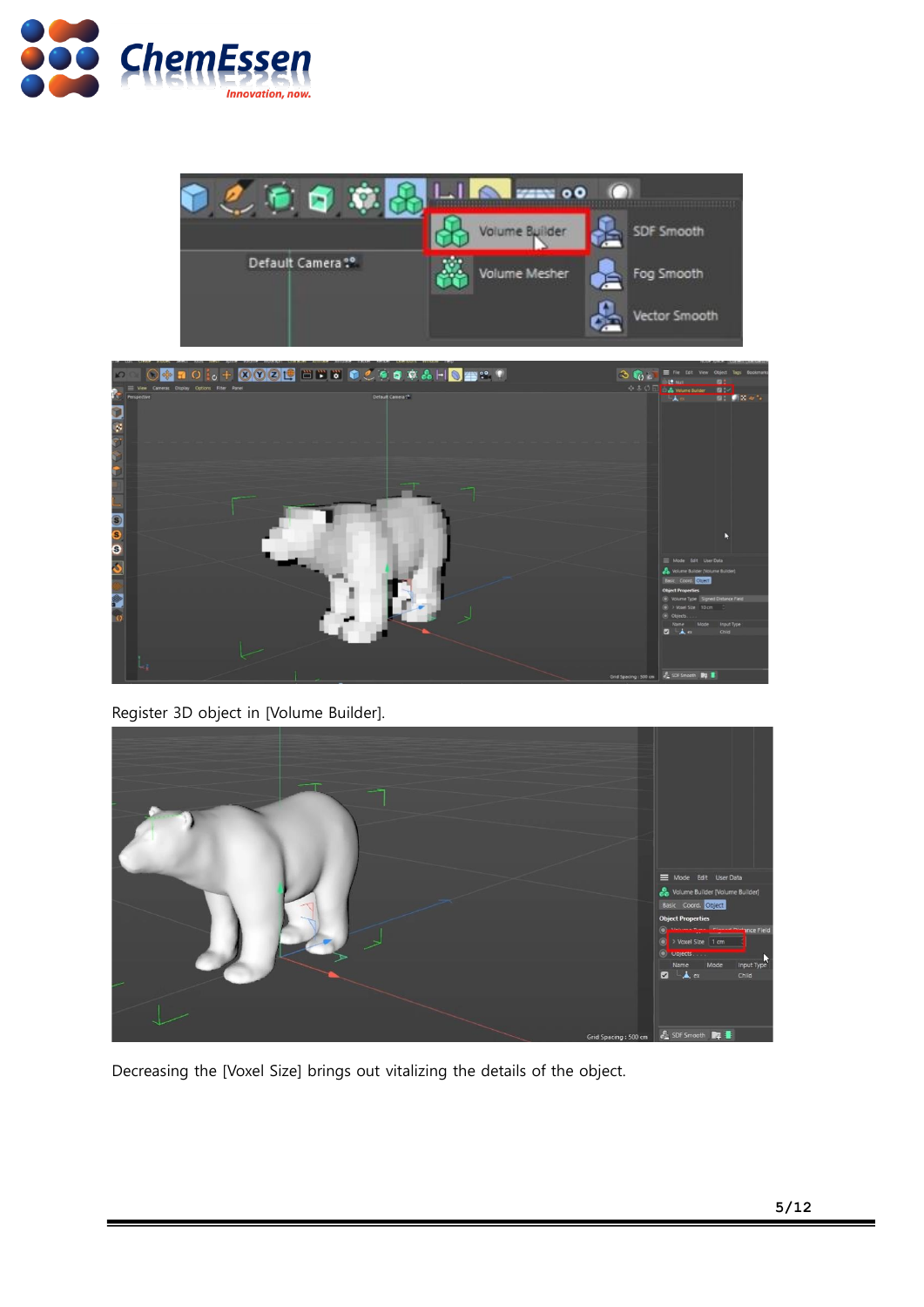



Register [Volume Builder] to [Volume Mesher].





Register [Volume Mesher] to [Remesh].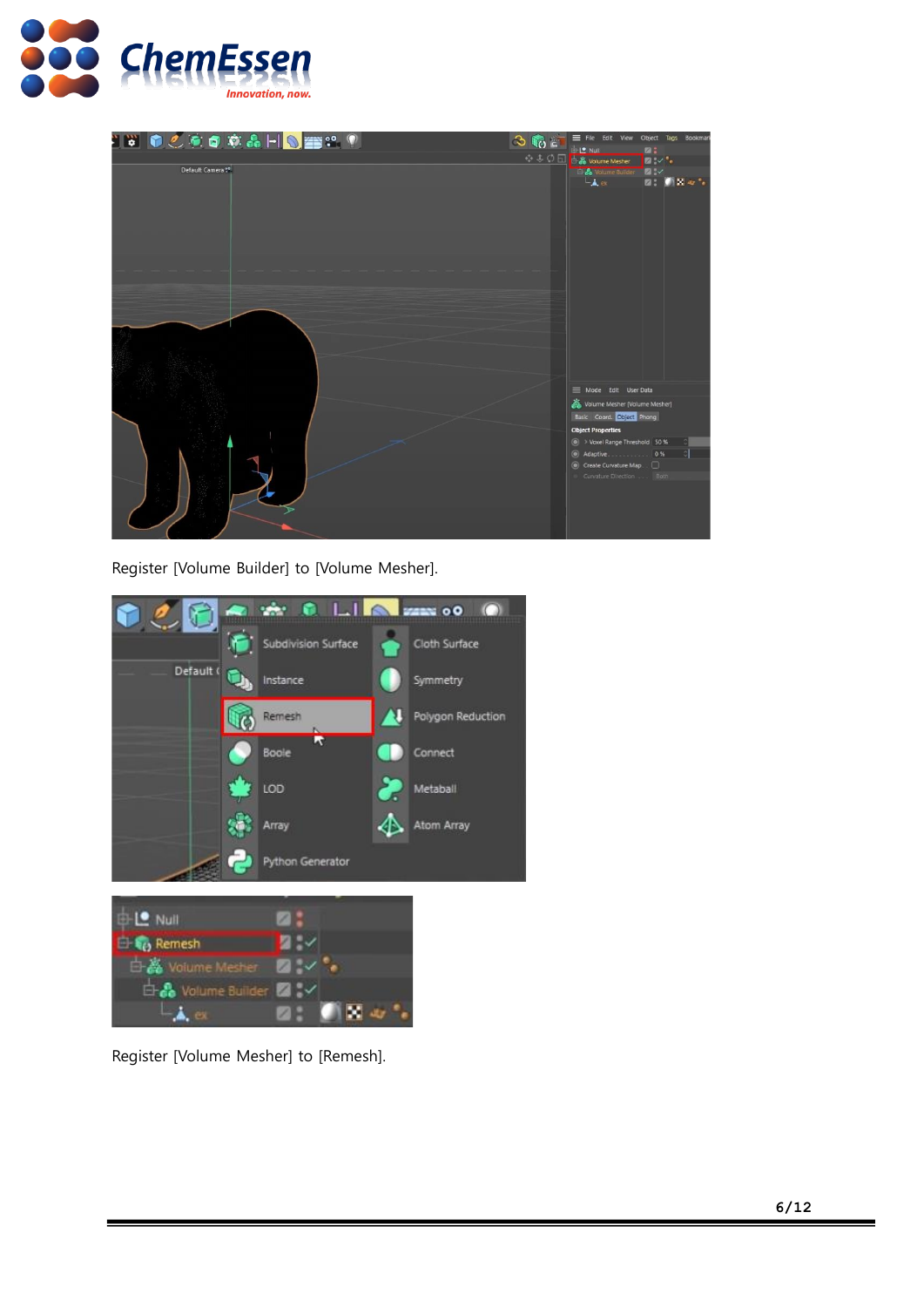

| Edit<br>Mode<br><b>User Data</b> |               |  | ←→↑९7ê⊙⊞ |
|----------------------------------|---------------|--|----------|
| Remesh [Remesh]                  |               |  |          |
| Basic Coord. Object              |               |  |          |
| <b>Object Properties</b>         |               |  |          |
| Polygon Type                     | Quad-dominant |  |          |
| Polygon Target Mode              | Quad-dominant |  |          |
| $\circ$<br>Mesh Density.         | Triangles     |  |          |
| Keep Outline                     | لما           |  |          |
|                                  |               |  |          |
| Edge Angle 40*                   |               |  |          |
| Smooth Iterations.               | G<br>$\circ$  |  |          |
| Only Quadrangles . $\Box$        |               |  |          |
| <b>Flow Splines</b>              |               |  |          |

In [Polygon Type], you can set the mesh type to be applied to the 3D object with quad-dominant or triangles.



You can specify the number of polygons by setting [Polygon Count] in [Polygon Target Mode].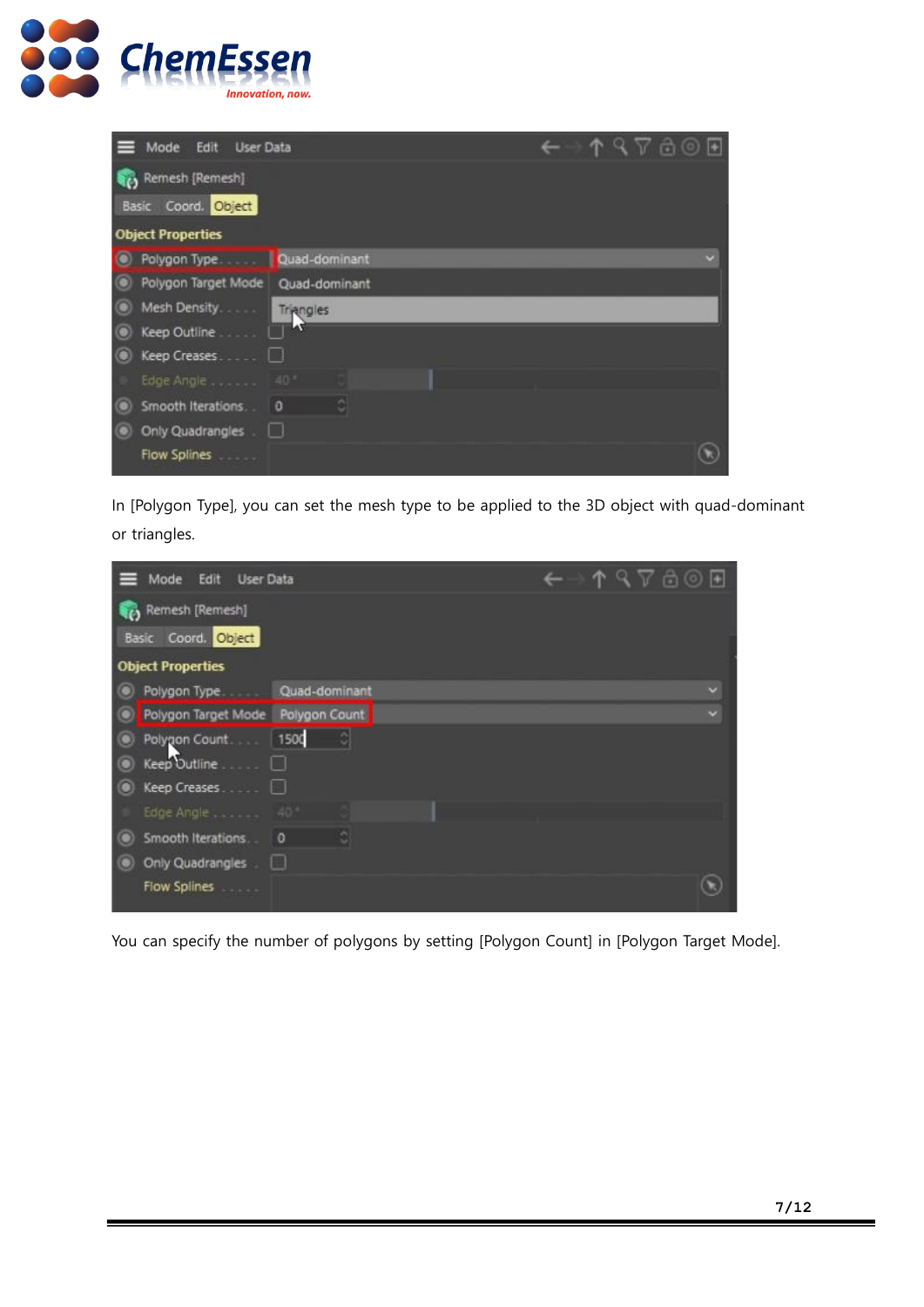



Mesh will be composed of 3D objects as many as you specify [Polygon Count].



Register [Sphere] to [Cloner].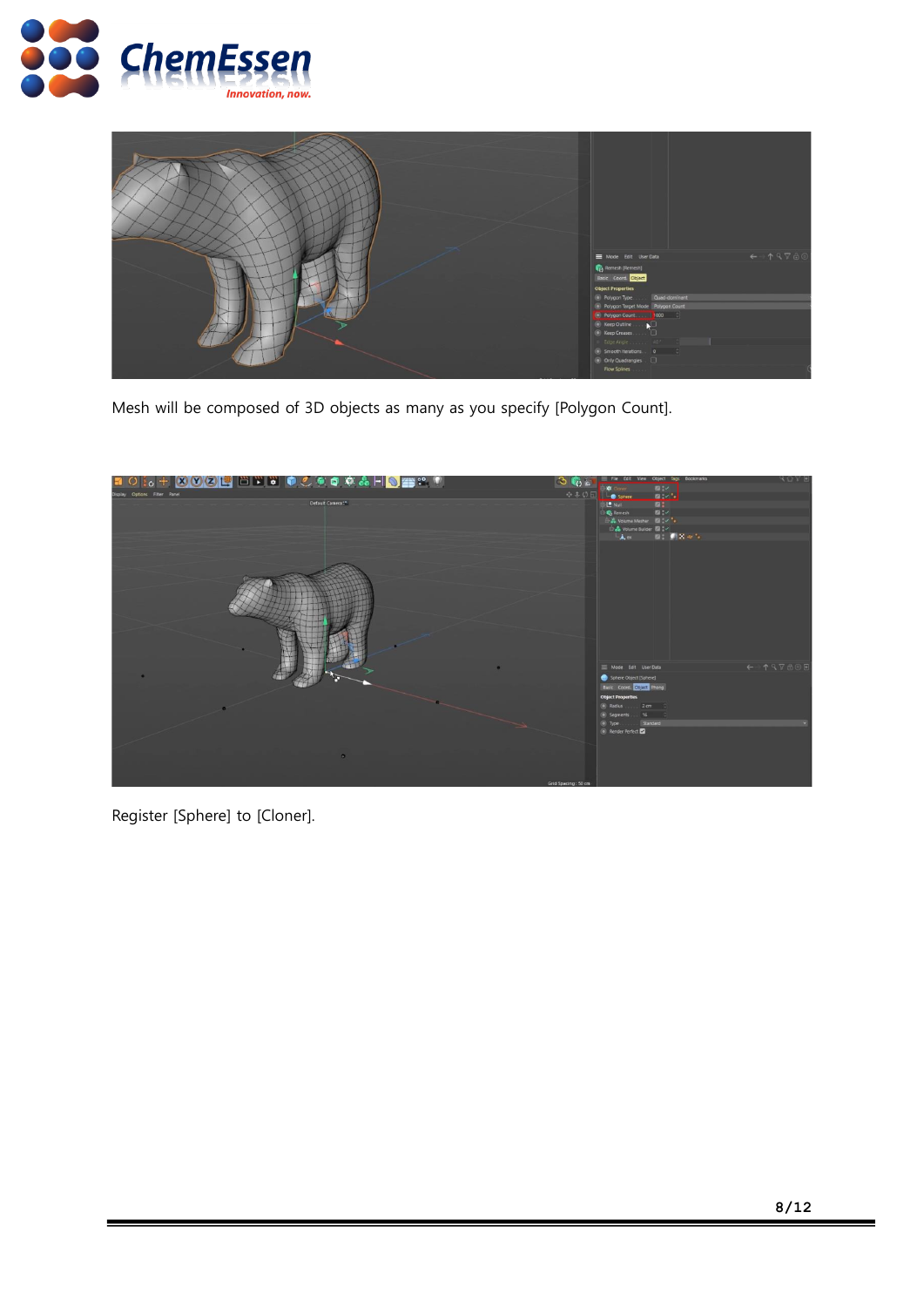

| ← ↑۹78⊙⊞<br>Edit<br><b>User Data</b><br>Mode |                                         |                         |  |  |
|----------------------------------------------|-----------------------------------------|-------------------------|--|--|
| Cloner Object [Cloner]                       |                                         |                         |  |  |
| Basic<br>Coord.                              | Object<br>Transform<br><b>Effectors</b> |                         |  |  |
| <b>Object Properties</b>                     |                                         |                         |  |  |
| <b>.</b> Mode                                | <b>Crid Array</b>                       | $\overline{\mathbf{v}}$ |  |  |
| Clones                                       | ь<br>Object<br>KO.                      |                         |  |  |
| <b>Reset Coordinates</b>                     | . Linear                                |                         |  |  |
| <b>Radial</b><br>Fix Texture                 |                                         |                         |  |  |
| <b>Instance Mode</b>                         | ₩<br>Grid Array                         |                         |  |  |
| ::: Honeycomb Array<br>Viewport Mode         |                                         |                         |  |  |

Change the Mode of [Cloner] to Object

| Edit<br>Mode                   | <b>User Data</b>                        | 19780F                   |
|--------------------------------|-----------------------------------------|--------------------------|
| Cloner Object [Cloner]         |                                         |                          |
| Basic<br>Coord.                | Object<br>Transform<br><b>Effectors</b> |                          |
| <b>Object Properties</b>       |                                         |                          |
| $\circ$<br>Mode                | <b>W</b> Object                         | ×                        |
|                                | <b>Iterate</b>                          | $\overline{\phantom{a}}$ |
| Reset Coordinates<br>$\bullet$ |                                         |                          |
| $\circledcirc$<br>Fix Texture. | Off                                     | $\overline{\phantom{a}}$ |
| Instance Mode                  | Instance                                | ×                        |
| Viewport Mode                  | Object                                  | ×                        |
| Object<br>.                    | Reme L.                                 | G.                       |
| Align Clone                    | V                                       |                          |

Insert the created [Remesh] in Object.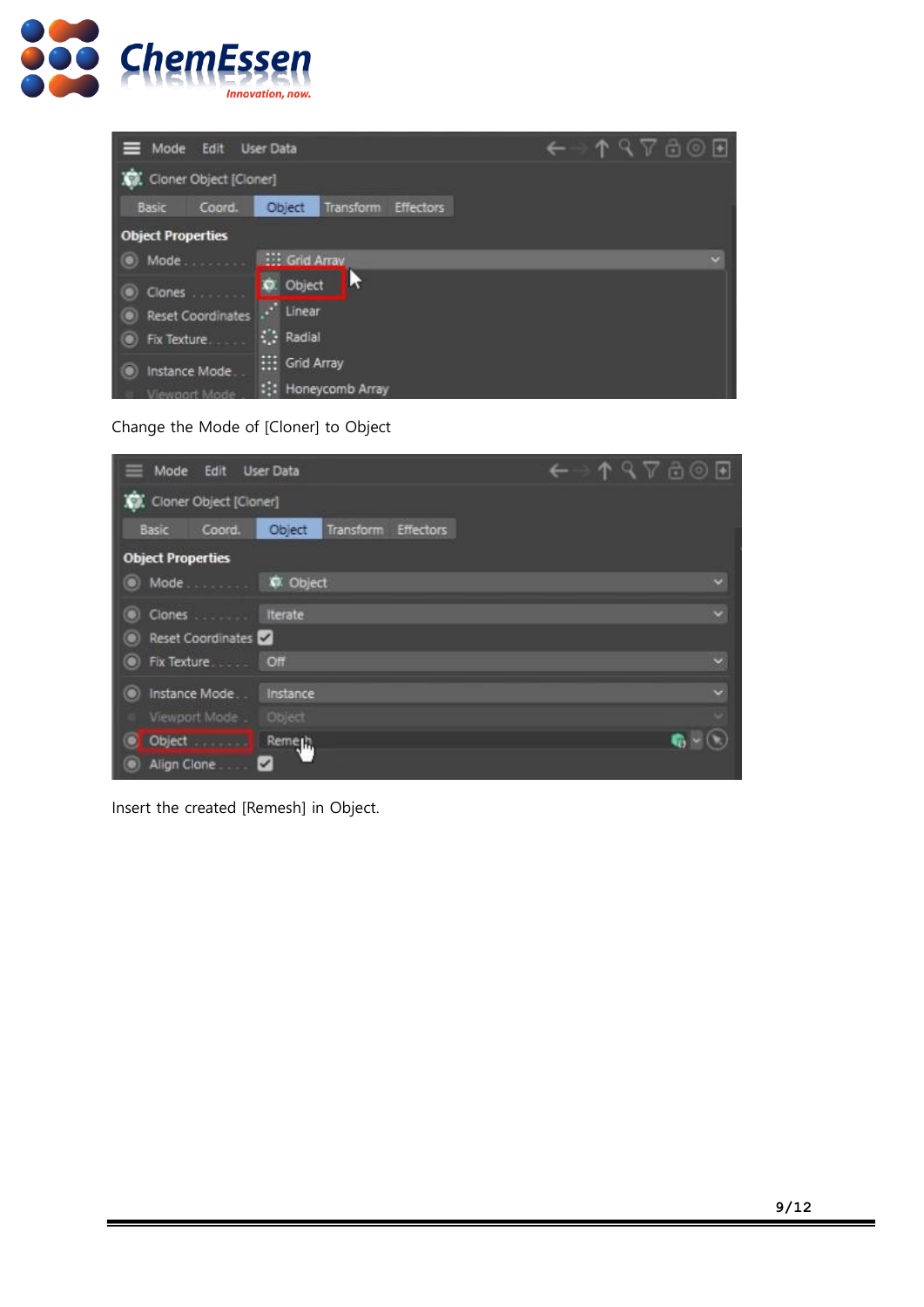

| Mode<br>Edit                  | <b>User Data</b>                        | ↑۹7ê⊚⊟       |
|-------------------------------|-----------------------------------------|--------------|
| Cloner Object [Cloner]        |                                         |              |
| <b>Basic</b><br>Coord.        | Object<br>Transform<br><b>Effectors</b> |              |
| <b>Object Properties</b>      |                                         |              |
| Mode<br>$\circ$               | <b>W</b> Object                         |              |
| О<br>Clones                   | Iterate                                 | v            |
| Reset Coordinates<br>O        |                                         |              |
| Fix Texture.<br>Ю             | Off                                     | v            |
| $\circ$<br>Instance Mode      | Instance                                | v            |
| Viewport Mode.                | Object                                  |              |
| $\circ$<br>> Object           | Remesh                                  | G,           |
| Align Clone<br>Ю              | $\vert\checkmark\vert$                  |              |
| $\circ$<br>Up Vector.         | None                                    | v            |
| Distribution<br>Ю             | Surface                                 | $\checkmark$ |
| $\circ$<br>Selection          | Vertex                                  |              |
| > Enable Scaling [<br>$\circ$ | Edge                                    |              |
| 1234567<br>$\circ$<br>Seed    | Polygon Center                          |              |
| Count   20<br>О               | Surface                                 |              |
|                               | Volume                                  |              |
|                               | Axis                                    |              |
|                               |                                         |              |

In [Distribution], apply the mesh distribution to [Vertex, Polygon Center] or the user's desired setting.

|                                                                                                               |                           |                      | Mode Edit User Data                                                    | $-197000$              |
|---------------------------------------------------------------------------------------------------------------|---------------------------|----------------------|------------------------------------------------------------------------|------------------------|
|                                                                                                               |                           |                      | Cloner Object [Cloner]                                                 |                        |
|                                                                                                               |                           |                      | Object Transform Effectors<br>Basic Coord.                             |                        |
|                                                                                                               |                           |                      | <b>Object Properties</b>                                               |                        |
|                                                                                                               |                           |                      | <b>O</b> Object<br><sup> Mode.</sup>                                   |                        |
|                                                                                                               |                           |                      | @ Clones<br><b>Iterate</b><br><b>a</b> Reset Coordinates               |                        |
|                                                                                                               |                           |                      | <b>COFF</b><br><sup>(a)</sup> For Texture.                             |                        |
|                                                                                                               |                           |                      | <sup>(6)</sup> Instance Mode<br>Instance                               |                        |
|                                                                                                               |                           |                      | Viewport Mode .<br><b>Cloint</b>                                       |                        |
|                                                                                                               |                           |                      | @ > Object<br>Remesh                                                   | $6 - 6$                |
|                                                                                                               |                           |                      | ø<br>@ Align Clone                                                     |                        |
|                                                                                                               |                           | Grid Spacing : 50 cm | None<br>(b) Up Vector<br><b>Raygon Center</b><br><b>O</b> Distribution |                        |
| 340<br>35 <sup>°</sup><br>$33,40$ 45 50 55<br>$65$ $70$ $75$<br>卑<br><b>The Company's Company's Company's</b> | $\frac{80}{2}$            | $\frac{85}{1}$ 35 M  | Selection                                                              | <b><i>O</i></b> Enable |
| 90 F 30 F<br>H                                                                                                | $\overline{\mathcal{L}}$  |                      | O > Enable Scaling D Scale: 100%                                       |                        |
|                                                                                                               | <b>E</b> Position<br>Size | Rotation             |                                                                        |                        |
|                                                                                                               | $X$ 0 cm<br>X 99.792 cm   | CH O*                |                                                                        |                        |

<Polygon Center application>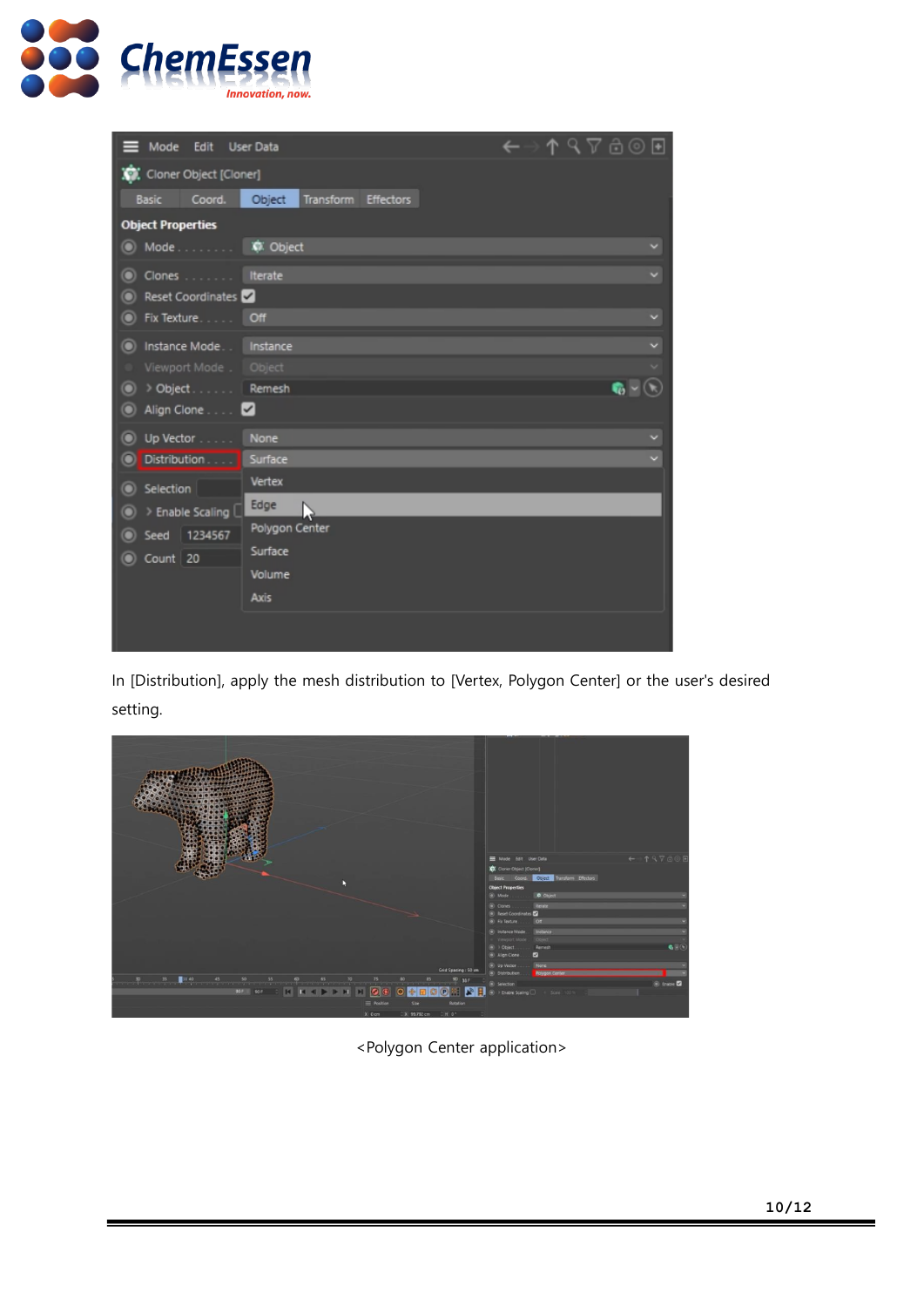



After releasing [Visible in Editor] of [Remesh], check the shape where the sphere is placed.

|              | <b>A MORT MORT MORT DE LA VIE DE LA VIE DE LA VIE DE LA VIE DE LA VIE DE LA VIE DE LA VIE DE LA VIE DE LA VIE DE</b> |                 | <b>Le</b> Cloner                          | 28           |
|--------------|----------------------------------------------------------------------------------------------------------------------|-----------------|-------------------------------------------|--------------|
|              | www. E View Cameras Display Options Filter Panel                                                                     |                 |                                           | в:           |
|              | Perspective                                                                                                          | Default Camera? | Null Object [Cloner]<br><b>CONTRACTOR</b> | 21 L         |
| จิ           |                                                                                                                      |                 | → E-25 Volume Mesher 2 → C                |              |
|              |                                                                                                                      |                 | <b>E-S</b> Volume Builder <b>E :</b>      |              |
| $\mathbf{a}$ |                                                                                                                      |                 | $\blacktriangle$ ex                       | <b>ZE AR</b> |

<The upper left red box [Make Editable] icon>